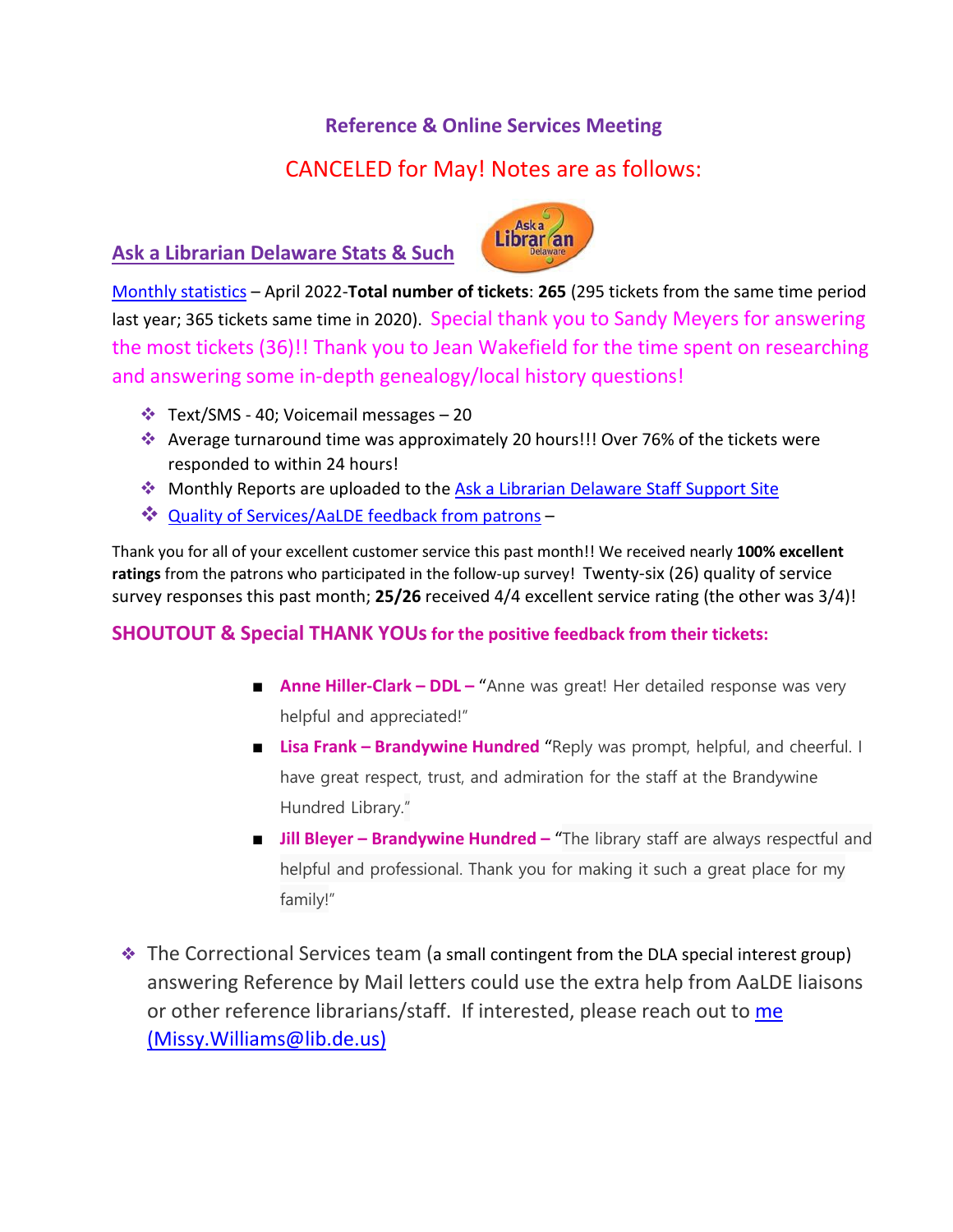## **Business Reference Updates – Janet Wurtzel**

❖ Have you thought about exploring how your library could better serve the aspiring entrepreneurs and small business owners in your community? You have resources to support business development. The most important resource is you!

I encourage you to read the attachment: ALA's Libraries Build Business Playbook. There are ideas for libraries of every size and location to offer business reference support to the needs of your specific community. And, you won't do it alone. A main concept of the playbook is partnership. I will help you map the existing business support ecosystem for your community, connect to the players and build relationships. Let's talk! To get started, send me an email at janet.wurtzel@lib.de.us.

## **DLC Team Updates**

- ❖ RFID Updates:
	- o equipment has been delivered to libraries
	- o The Backstage encoding teams are continuing to work on Dover's collection, and work started at Smyrna last week.
	- o RFID training is in the [DLSA](https://my.nicheacademy.com/delawarelibrariesstaffacademy/course/47228) for anyone who missed the April training
- $\clubsuit$  Tonie devices stickers will be arriving later this week & DDL staff will be preparing/cataloguing the devices
	- **Sent to Youth Services librarians with instructions on how to register them**
	- Kick-off scheduled for May 11, 2022 at Milford Public Library (see flyer)

# **Miscellaneous Updates**

- **Please note the potential for patrons to experience errors using OverDrive/Libby during** the **server maintenance/upgrades** scheduled **every Tuesday and Thursday between 6-8am EST starting May 3, 2022 and continuing through July 28, 2022**
- **May is [hoopla Bonus Borrows](https://www.youtube.com/watch?v=bB3atj3m9Nc) month! Spread the word to your patrons!**

## **Conference Reminder**

[MLA/DLA Conference](https://www.mladlacon.com/) is scheduled for this week - May 4-6, 2022. Please check out this [conference brochure](https://www.mdlib.org/Files/docs/conference/MLA-DLA_2022_Conference_FINAL.pdf) for more details! If you are attending - have fun!!!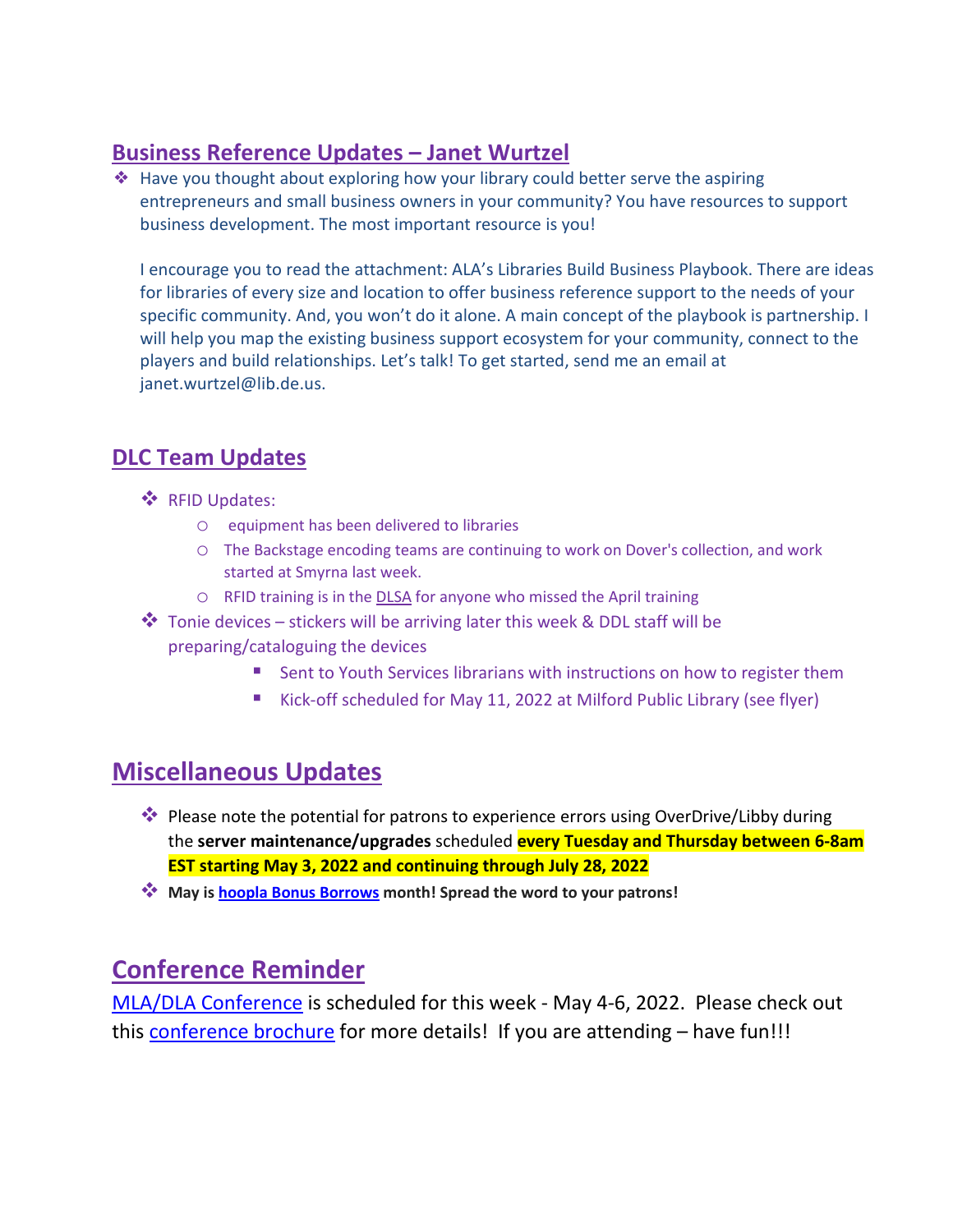# **Exciting Announcement!**

**THURSDAY AT 12 PM: Governor Carney, First Lady Tracey Quillen Carney, & Dr. Annie Norman welcome Dolly Parton to Delaware for Imagination Library Celebration at the Wilmington Public Library!**

**This event is private but will be live-streamed on Governor Carney's [Facebook page,](https://gcc02.safelinks.protection.outlook.com/?url=https%3A%2F%2Furldefense.com%2Fv3%2F__https%3A%2Fgcc02.safelinks.protection.outlook.com%2F%3Furl%3Dhttps*3A*2F*2Furldefense.com*2Fv3*2F__https*3A*2Fgcc02.safelinks.protection.outlook.com*2F*3Furl*3Dhttp*3A*2F*2Ffacebook.com*2Fjohncarneyde*26data*3D04*7C01*7CJessica.Borcky*40delaware.gov*7Cde9a118d4b0548e9f3b608d9850be841*7C8c09e56951c54deeabb28b99c32a4396*7C0*7C0*7C637687108445756407*7CUnknown*7CTWFpbGZsb3d8eyJWIjoiMC4wLjAwMDAiLCJQIjoiV2luMzIiLCJBTiI6Ik1haWwiLCJXVCI6Mn0*3D*7C1000*26sdata*3D4FSKg1uDSVm0MBvI6eDmHUUf*2FtYggGKqDYhCQDDAEYc*3D*26reserved*3D0__*3BJSUlJSUlJSUlJSUlJSUlJSUl!!Bg5easoyC-OII2vlEqY8mTBrtW-N4OJKAQ!dZEZPfmuJNYemifXMKEo3LgSAwaKbDY7LAjF5sVPGDTNnKLEbP-erP6S0p7kF9kFstoKczthMd4*24%26data%3D04*7C01*7CEmily.David*40delaware.gov*7C41ed328948fd4579382808d986d3a1f8*7C8c09e56951c54deeabb28b99c32a4396*7C0*7C0*7C637689065798847970*7CUnknown*7CTWFpbGZsb3d8eyJWIjoiMC4wLjAwMDAiLCJQIjoiV2luMzIiLCJBTiI6Ik1haWwiLCJXVCI6Mn0*3D*7C1000%26sdata%3DpRJShAPSwRup5XgWbQYqSmLf7H1F36o*2FmhxMiMw133U*3D%26reserved%3D0__%3BJSUlJSUlJSUlJSoqKiolJSoqKioqKioqKioqKiUlKiolJSUlJSUlJSUlJSUlJSUlJSU!!Bg5easoyC-OII2vlEqY8mTBrtW-N4OJKAQ!fbF8ShG8LRJlrc52teo9wJSiGfhbkx8eXCGiBHuxzCHGMxa8v59Qtxpxi6rg6tY2QByU4G5Bkq0%24&data=05%7C01%7Cannie.norman%40delaware.gov%7C72e036be0fa0440d2ca608da2c6831fd%7C8c09e56951c54deeabb28b99c32a4396%7C0%7C0%7C637871123289795472%7CUnknown%7CTWFpbGZsb3d8eyJWIjoiMC4wLjAwMDAiLCJQIjoiV2luMzIiLCJBTiI6Ik1haWwiLCJXVCI6Mn0%3D%7C3000%7C%7C%7C&sdata=T5a8Eswz2EXtgmVJED3kD%2FN8hUe%2BkHohwh9kKd%2BEKbM%3D&reserved=0) [YouTube,](https://gcc02.safelinks.protection.outlook.com/?url=https%3A%2F%2Furldefense.com%2Fv3%2F__https%3A%2Fgcc02.safelinks.protection.outlook.com%2F%3Furl%3Dhttps*3A*2F*2Furldefense.com*2Fv3*2F__https*3A*2Fgcc02.safelinks.protection.outlook.com*2F*3Furl*3Dhttp*3A*2F*2Fyoutube.com*2Fjohncarneyde*26data*3D04*7C01*7CJessica.Borcky*40delaware.gov*7Cde9a118d4b0548e9f3b608d9850be841*7C8c09e56951c54deeabb28b99c32a4396*7C0*7C0*7C637687108445766351*7CUnknown*7CTWFpbGZsb3d8eyJWIjoiMC4wLjAwMDAiLCJQIjoiV2luMzIiLCJBTiI6Ik1haWwiLCJXVCI6Mn0*3D*7C1000*26sdata*3DLhUwVlZYzPL*2B*2BdDTWD6Y7vvivyuNv4hkCl4b6fWbCuo*3D*26reserved*3D0__*3BJSUlJSUlJSUlJSUlJSUlJSUlJQ!!Bg5easoyC-OII2vlEqY8mTBrtW-N4OJKAQ!dZEZPfmuJNYemifXMKEo3LgSAwaKbDY7LAjF5sVPGDTNnKLEbP-erP6S0p7kF9kFstoKx3YrMVs*24%26data%3D04*7C01*7CEmily.David*40delaware.gov*7C41ed328948fd4579382808d986d3a1f8*7C8c09e56951c54deeabb28b99c32a4396*7C0*7C0*7C637689065798858037*7CUnknown*7CTWFpbGZsb3d8eyJWIjoiMC4wLjAwMDAiLCJQIjoiV2luMzIiLCJBTiI6Ik1haWwiLCJXVCI6Mn0*3D*7C1000%26sdata%3D9hjaKLqDM0Hjq9l4z1orwqdHfeANxjYIvax8m*2B5LkZY*3D%26reserved%3D0__%3BJSUlJSUlJSUlJSoqKiolJSoqKioqKioqKioqKiUlKioqJSUlJSUlJSUlJSUlJSUlJSUl!!Bg5easoyC-OII2vlEqY8mTBrtW-N4OJKAQ!fbF8ShG8LRJlrc52teo9wJSiGfhbkx8eXCGiBHuxzCHGMxa8v59Qtxpxi6rg6tY2QByU25oo5RQ%24&data=05%7C01%7Cannie.norman%40delaware.gov%7C72e036be0fa0440d2ca608da2c6831fd%7C8c09e56951c54deeabb28b99c32a4396%7C0%7C0%7C637871123289795472%7CUnknown%7CTWFpbGZsb3d8eyJWIjoiMC4wLjAwMDAiLCJQIjoiV2luMzIiLCJBTiI6Ik1haWwiLCJXVCI6Mn0%3D%7C3000%7C%7C%7C&sdata=uKFBrs68x4%2FRgrXNY5J7wL1AgxcAHyyxmTNgmuinRzE%3D&reserved=0) and [de.gov/live.](https://gcc02.safelinks.protection.outlook.com/?url=https%3A%2F%2Furldefense.com%2Fv3%2F__https%3A%2Fgcc02.safelinks.protection.outlook.com%2F%3Furl%3Dhttps*3A*2F*2Furldefense.com*2Fv3*2F__http*3A*2Fde.gov*2Flive__*3B!!Bg5easoyC-OII2vlEqY8mTBrtW-N4OJKAQ!dZEZPfmuJNYemifXMKEo3LgSAwaKbDY7LAjF5sVPGDTNnKLEbP-erP6S0p7kF9kFstoKve4vR2A*24%26data%3D04*7C01*7CEmily.David*40delaware.gov*7C41ed328948fd4579382808d986d3a1f8*7C8c09e56951c54deeabb28b99c32a4396*7C0*7C0*7C637689065798858037*7CUnknown*7CTWFpbGZsb3d8eyJWIjoiMC4wLjAwMDAiLCJQIjoiV2luMzIiLCJBTiI6Ik1haWwiLCJXVCI6Mn0*3D*7C1000%26sdata%3DYgpsWi6G7XGkZ*2Bv*2BZtifZ0nVlBCtE5qlwdH8TQwnxTQ*3D%26reserved%3D0__%3BJSUlJSUlJSUlJSUlJSUlJSUlJSUlJSUlJQ!!Bg5easoyC-OII2vlEqY8mTBrtW-N4OJKAQ!fbF8ShG8LRJlrc52teo9wJSiGfhbkx8eXCGiBHuxzCHGMxa8v59Qtxpxi6rg6tY2QByUyCvWIh4%24&data=05%7C01%7Cannie.norman%40delaware.gov%7C72e036be0fa0440d2ca608da2c6831fd%7C8c09e56951c54deeabb28b99c32a4396%7C0%7C0%7C637871123289795472%7CUnknown%7CTWFpbGZsb3d8eyJWIjoiMC4wLjAwMDAiLCJQIjoiV2luMzIiLCJBTiI6Ik1haWwiLCJXVCI6Mn0%3D%7C3000%7C%7C%7C&sdata=2jng4QN4tZgxdx8v0Y8glbeZTHLzSUDts1cvnlxO5Sk%3D&reserved=0)**



# **Next Reference meeting** – June 1st, 11:30am-1:30pm

Please register through LibCal to receive the meeting link and reminder email: [Reference & Online Services Meeting -](https://delawarelibraries.libcal.com/event/8770624) LibCal - Delaware Libraries

Our spotlight presentation will be from Marie Cunningham & Adam Smith of **[DLAS](https://libraries.delaware.gov/dlas/)** (Delaware Libraries Access Services).

\_\_\_\_\_\_\_\_\_\_\_\_\_\_\_\_\_\_\_\_\_\_\_\_\_\_\_\_\_\_\_\_\_\_\_\_\_\_\_\_\_\_\_\_\_\_\_\_\_\_\_\_\_\_\_\_\_\_\_\_\_\_\_\_\_\_\_\_\_\_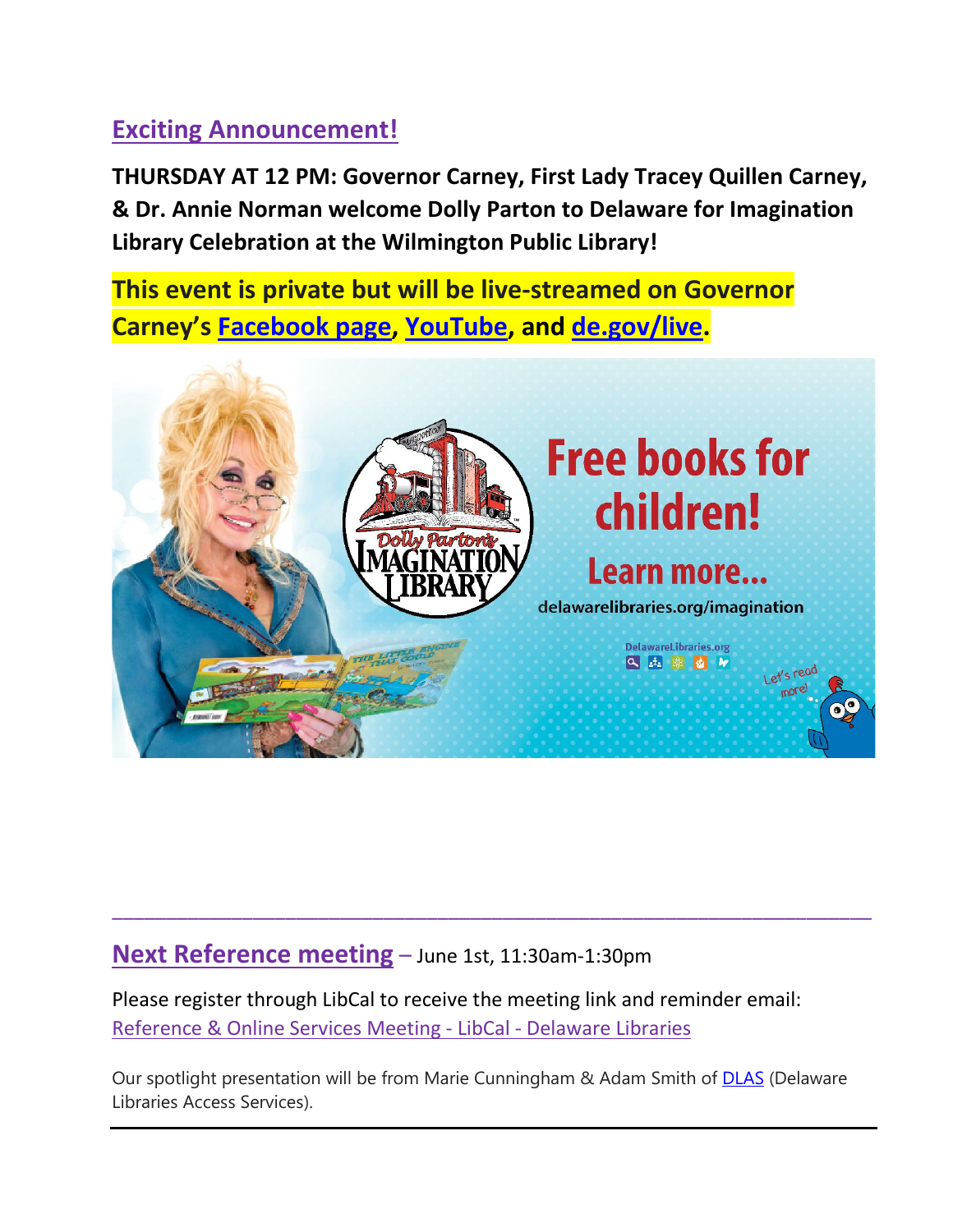#### More Incessant Reminders

- ❖ Please [email me](mailto:missy.williams@lib.de.us) any topics you'd like presented at a future Reference meeting.
- ◆ Please feel free to use the Reference listsery distribution email to reach out to your colleagues, share information, or ask for assistance with an AaLDE ticket or other reference/research question.
- ❖ **Unite Delaware** form on [Ask a Librarian Delaware patron portal page](https://answers.delawarelibraries.org/) for patron self-referral.
	- $\triangleright$  please [email me](mailto:missy.williams@lib.de.us) if you'd like to sign up to participate or need more information.
	- $\triangleright$  Flyer on [Consortium Site](https://consortium.lib.de.us/marketing/) please share on your websites, social media, community boards, etc.
- ❖ **Other Helpful Resources and/or LibGuides:**
	- [helpdesk@lib.de.us](mailto:helpdesk@lib.de.us)
	- <https://consortium.lib.de.us/> The DLC Consortium is your "one-stop shop" for information and marketing materials for the available resources and services Delaware Libraries offers. Password protected.
	- Reference CORE [Professional Development for Delaware Library Staff -](https://guides.lib.de.us/profdev/refcore) LibGuides at Delaware [Division of Libraries](https://guides.lib.de.us/profdev/refcore)
	- [Delaware Libraries website](https://lib.de.us/) **Services tab** patrons can make an [appointment to](https://delawarelibraries.libcal.com/appointments/)  [schedule](https://delawarelibraries.libcal.com/appointments/) a 30-minute phone consultation for either job seeking or social services/basic needs assistance.

### Reference Training/Professional Development

- ❖ There are many training resources available on the [Professional Development LibGuide](https://guides.lib.de.us/c.php?g=386101&p=2619930)  [specifically for Reference staff.](https://guides.lib.de.us/c.php?g=386101&p=2619930) Please review them on a regular basis.
- ◆ For specific Ask a Librarian training, visit the [Ask a Librarian Delaware Support Site page](https://aalstaff.lib.de.us/all-meetings-trainings/training-tutorials/) or [email Missy](mailto:missy.williams@lib.de.us) Williams to set up 1:1 training.
- ❖ Please remember to email [profdev@lib.de.us](mailto:profdev@lib.de.us) with any training questions or issues. Katie will respond as quickly as possible.
- ❖ Don't forget to log your training on the Professional Development Achievement Tracker form: <https://www.surveymonkey.com/r/ProfDevTracker>

#### Professional Development Reference Team Recruitment

- ❖ We have a small team dedicated to updating and creating training tutorials and videos for staff and patrons, as well as helpful handouts. If you are interested in joining our team, please email [me.](mailto:missy.williams@lib.de.us)
- ❖ We'd love to have your creativity and expertise!
- ❖ There are also many other Professional Development Teams; please see this [LibGuide](https://guides.lib.de.us/profdevteam) for more information and/or email [profdev@lib.de.us](mailto:profdev@lib.de.us) or [events@lib.de.us.](mailto:events@lib.de.us)